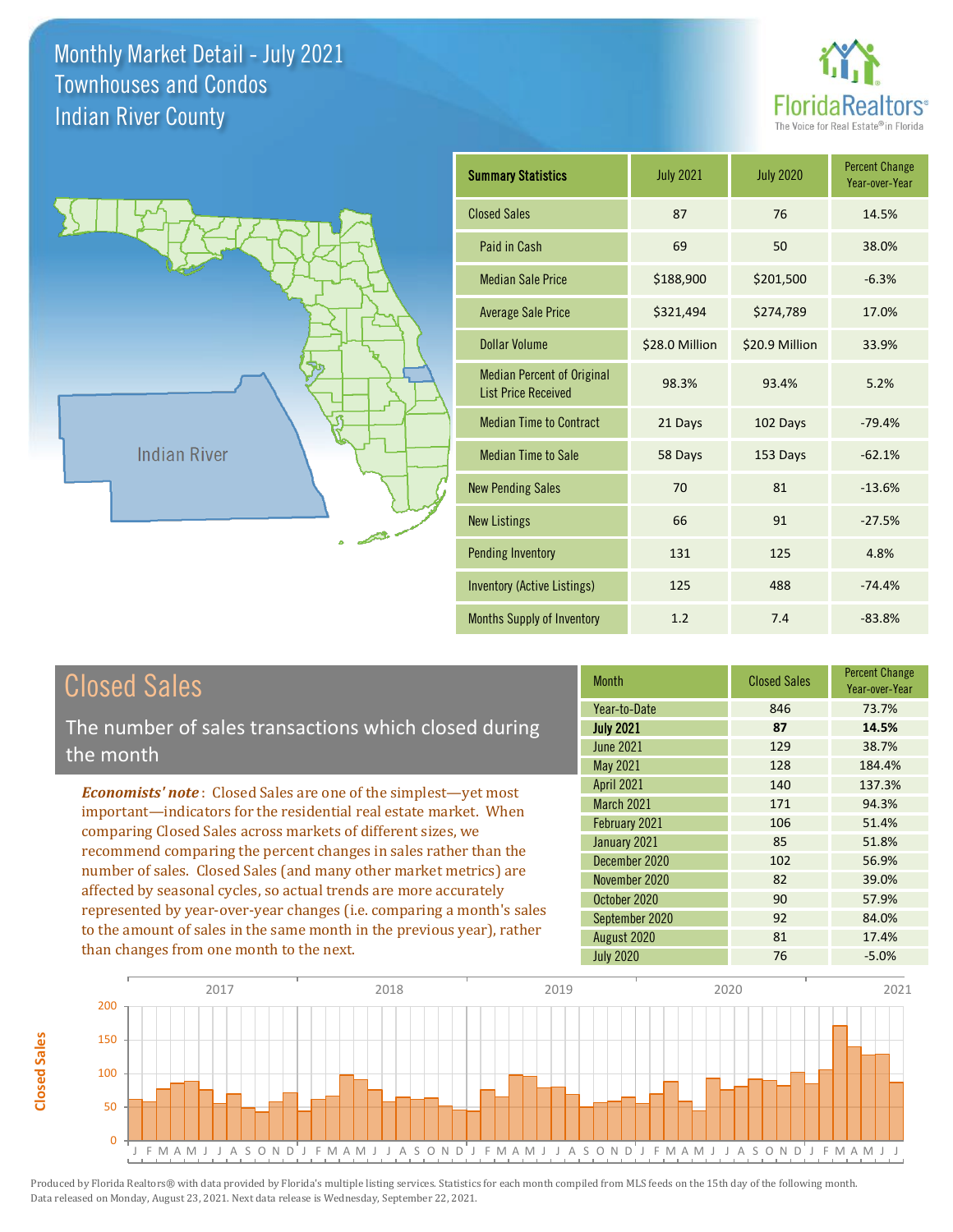

| Cash Sales                                                                     | <b>Month</b>      | <b>Cash Sales</b> | <b>Percent Change</b><br>Year-over-Year |
|--------------------------------------------------------------------------------|-------------------|-------------------|-----------------------------------------|
|                                                                                | Year-to-Date      | 579               | 89.8%                                   |
| The number of Closed Sales during the month in which                           | <b>July 2021</b>  | 69                | 38.0%                                   |
| buyers exclusively paid in cash                                                | June 2021         | 90                | 60.7%                                   |
|                                                                                | May 2021          | 88                | 238.5%                                  |
|                                                                                | <b>April 2021</b> | 93                | 138.5%                                  |
|                                                                                | <b>March 2021</b> | 110               | 89.7%                                   |
| <b>Economists' note:</b> Cash Sales can be a useful indicator of the extent to | February 2021     | 70                | 70.7%                                   |
| which investors are participating in the market. Why? Investors are            | January 2021      | 59                | 68.6%                                   |
| far more likely to have the funds to purchase a home available up front,       | December 2020     | 63                | 40.0%                                   |

whereas the typical homebuyer requires a mortgage or some other form of financing. There are, of course, many possible exceptions, so this statistic should be interpreted with care.

| IVIUILII          | <b>UQJII JAIGJ</b> | Year-over-Year |
|-------------------|--------------------|----------------|
| Year-to-Date      | 579                | 89.8%          |
| <b>July 2021</b>  | 69                 | 38.0%          |
| <b>June 2021</b>  | 90                 | 60.7%          |
| <b>May 2021</b>   | 88                 | 238.5%         |
| <b>April 2021</b> | 93                 | 138.5%         |
| <b>March 2021</b> | 110                | 89.7%          |
| February 2021     | 70                 | 70.7%          |
| January 2021      | 59                 | 68.6%          |
| December 2020     | 63                 | 40.0%          |
| November 2020     | 52                 | 18.2%          |
| October 2020      | 50                 | 47.1%          |
| September 2020    | 57                 | 50.0%          |
| August 2020       | 58                 | 18.4%          |
| <b>July 2020</b>  | 50                 | $-2.0%$        |



### Cash Sales as a Percentage of Closed Sales

The percentage of Closed Sales during the month which were Cash Sales

*Economists' note* : This statistic is simply another way of viewing Cash Sales. The remaining percentages of Closed Sales (i.e. those not paid fully in cash) each month involved some sort of financing, such as mortgages, owner/seller financing, assumed loans, etc.

| <b>Month</b>      | <b>Percent of Closed</b><br>Sales Paid in Cash | <b>Percent Change</b><br>Year-over-Year |
|-------------------|------------------------------------------------|-----------------------------------------|
| Year-to-Date      | 68.4%                                          | 9.3%                                    |
| <b>July 2021</b>  | 79.3%                                          | 20.5%                                   |
| <b>June 2021</b>  | 69.8%                                          | 15.9%                                   |
| May 2021          | 68.8%                                          | 19.0%                                   |
| <b>April 2021</b> | 66.4%                                          | 0.5%                                    |
| March 2021        | 64.3%                                          | $-2.4%$                                 |
| February 2021     | 66.0%                                          | 12.6%                                   |
| January 2021      | 69.4%                                          | 11.0%                                   |
| December 2020     | 61.8%                                          | $-10.7%$                                |
| November 2020     | 63.4%                                          | $-15.0%$                                |
| October 2020      | 55.6%                                          | $-6.7%$                                 |
| September 2020    | 62.0%                                          | $-18.4%$                                |
| August 2020       | 71.6%                                          | 0.8%                                    |
| <b>July 2020</b>  | 65.8%                                          | 3.1%                                    |

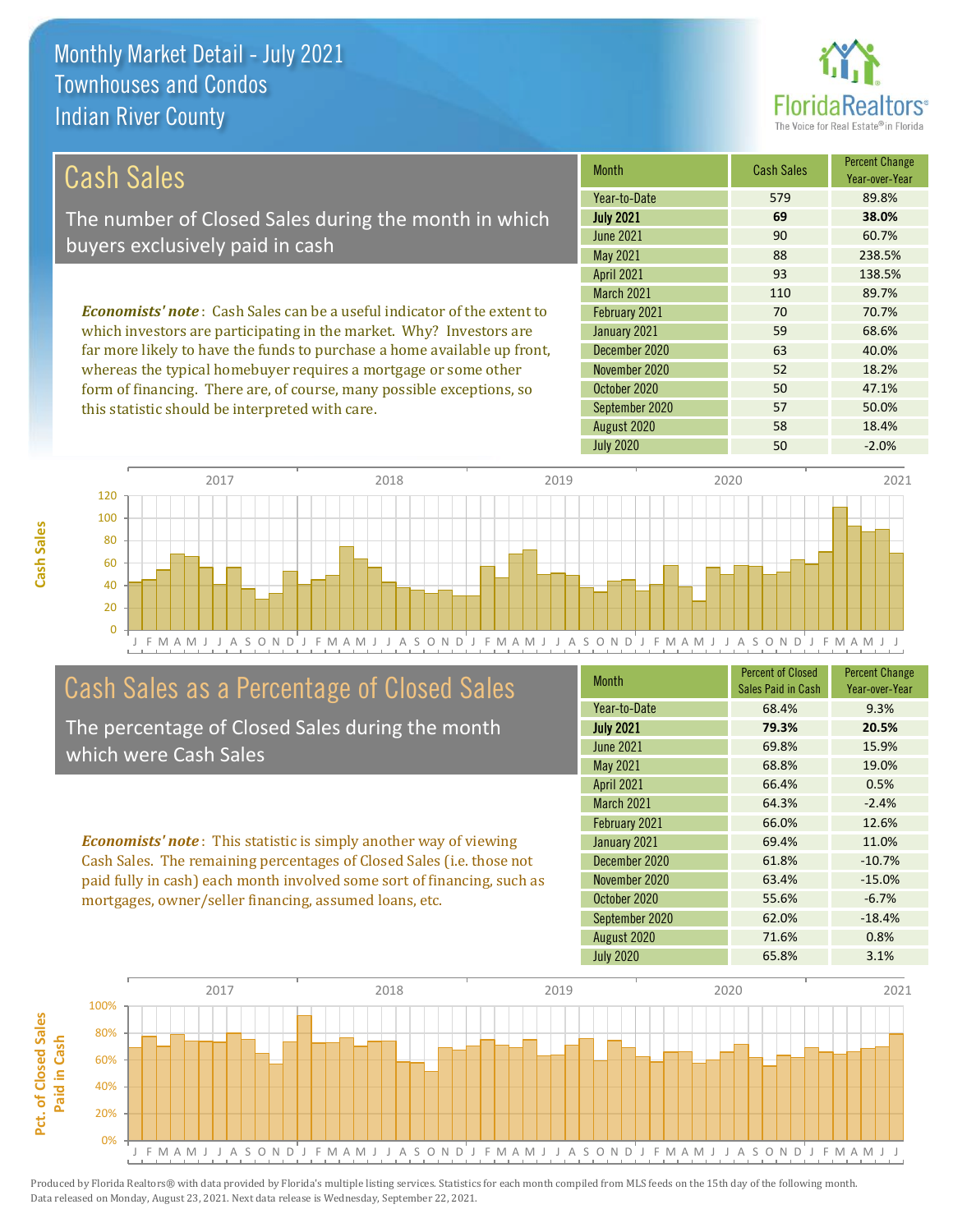

# Median Sale Price

The median sale price reported for the month (i.e. 50% of sales were above and 50% of sales were below)

*Economists' note* : Median Sale Price is our preferred summary statistic for price activity because, unlike Average Sale Price, Median Sale Price is not sensitive to high sale prices for small numbers of homes that may not be characteristic of the market area. Keep in mind that median price trends over time are not always solely caused by changes in the general value of local real estate. Median sale price only reflects the values of the homes that *sold* each month, and the mix of the types of homes that sell can change over time.

| <b>Month</b>      | <b>Median Sale Price</b> | <b>Percent Change</b><br>Year-over-Year |
|-------------------|--------------------------|-----------------------------------------|
| Year-to-Date      | \$189,000                | 13.2%                                   |
| <b>July 2021</b>  | \$188,900                | $-6.3%$                                 |
| <b>June 2021</b>  | \$230,000                | 39.4%                                   |
| May 2021          | \$218,500                | 39.3%                                   |
| <b>April 2021</b> | \$207,000                | 44.3%                                   |
| <b>March 2021</b> | \$175,000                | $-5.4%$                                 |
| February 2021     | \$150,000                | $-6.3%$                                 |
| January 2021      | \$190,000                | 17.5%                                   |
| December 2020     | \$173,250                | 11.4%                                   |
| November 2020     | \$159,900                | 1.5%                                    |
| October 2020      | \$153,000                | 9.3%                                    |
| September 2020    | \$198,000                | 29.0%                                   |
| August 2020       | \$156,000                | 0.6%                                    |
| <b>July 2020</b>  | \$201,500                | 30.6%                                   |



### Average Sale Price

The average sale price reported for the month (i.e. total sales in dollars divided by the number of sales)

*Economists' note* : Usually, we prefer Median Sale Price over Average Sale Price as a summary statistic for home prices. However, Average Sale Price does have its uses—particularly when it is analyzed alongside the Median Sale Price. For one, the relative difference between the two statistics can provide some insight into the market for higher-end homes in an area.

| Month             | <b>Average Sale Price</b> | <b>Percent Change</b><br>Year-over-Year |
|-------------------|---------------------------|-----------------------------------------|
| Year-to-Date      | \$335,346                 | 28.5%                                   |
| <b>July 2021</b>  | \$321,494                 | 17.0%                                   |
| <b>June 2021</b>  | \$392,673                 | 54.4%                                   |
| May 2021          | \$412,901                 | 102.7%                                  |
| <b>April 2021</b> | \$306,796                 | 22.5%                                   |
| March 2021        | \$321,668                 | 10.6%                                   |
| February 2021     | \$268,247                 | 15.4%                                   |
| January 2021      | \$303,952                 | 1.5%                                    |
| December 2020     | \$271,431                 | $-15.8%$                                |
| November 2020     | \$291,427                 | 1.1%                                    |
| October 2020      | \$237,540                 | 6.2%                                    |
| September 2020    | \$240,464                 | 11.1%                                   |
| August 2020       | \$235,246                 | 11.4%                                   |
| <b>July 2020</b>  | \$274,789                 | $-3.8%$                                 |



**Median Sale Price**

**Median Sale Price** 

**Average Sale Price Average Sale Price**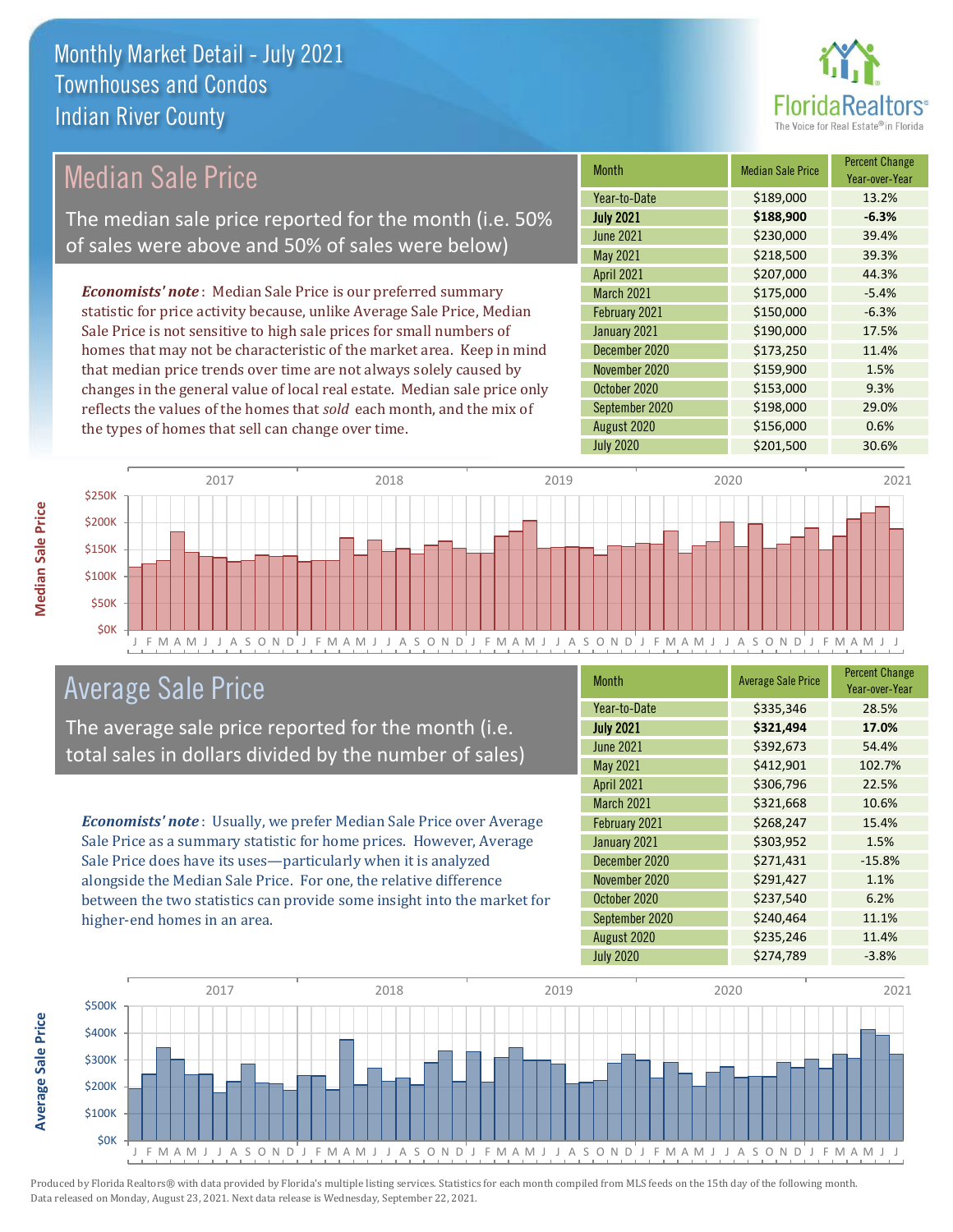

### ollar Volume

The sum of the sale prices for all sales which closed during the month

*Economists' note* : Dollar Volume is simply the sum of all sale prices in a given time period, and can quickly be calculated by multiplying Closed Sales by Average Sale Price. It is a strong indicator of the health of the real estate industry in a market, and is of particular interest to real estate professionals, investors, analysts, and government agencies. Potential home sellers and home buyers, on the other hand, will likely be better served by paying attention to trends in the two components of Dollar Volume (i.e. sales and prices) individually.

| <b>Month</b>      | <b>Dollar Volume</b> | <b>Percent Change</b><br>Year-over-Year |
|-------------------|----------------------|-----------------------------------------|
| Year-to-Date      | \$283.7 Million      | 123.2%                                  |
| <b>July 2021</b>  | \$28.0 Million       | 33.9%                                   |
| June 2021         | \$50.7 Million       | 114.2%                                  |
| <b>May 2021</b>   | \$52.9 Million       | 476.4%                                  |
| <b>April 2021</b> | \$43.0 Million       | 190.8%                                  |
| <b>March 2021</b> | \$55.0 Million       | 114.8%                                  |
| February 2021     | \$28.4 Million       | 74.8%                                   |
| January 2021      | \$25.8 Million       | 54.1%                                   |
| December 2020     | \$27.7 Million       | 32.1%                                   |
| November 2020     | \$23.9 Million       | 40.5%                                   |
| October 2020      | \$21.4 Million       | 67.7%                                   |
| September 2020    | \$22.1 Million       | 104.5%                                  |
| August 2020       | \$19.1 Million       | 30.8%                                   |
| <b>July 2020</b>  | \$20.9 Million       | $-8.6%$                                 |



# Median Percent of Original List Price Received

The median of the sale price (as a percentage of the original list price) across all properties selling during the month

*Economists' note* : The Median Percent of Original List Price Received is useful as an indicator of market recovery, since it typically rises as buyers realize that the market may be moving away from them and they need to match the selling price (or better it) in order to get a contract on the house. This is usually the last measure to indicate a market has shifted from down to up, so it is what we would call a *lagging* indicator.

| <b>Month</b>      | Med. Pct. of Orig.<br><b>List Price Received</b> | <b>Percent Change</b><br>Year-over-Year |
|-------------------|--------------------------------------------------|-----------------------------------------|
| Year-to-Date      | 96.8%                                            | 3.8%                                    |
| <b>July 2021</b>  | 98.3%                                            | 5.2%                                    |
| <b>June 2021</b>  | 97.5%                                            | 5.3%                                    |
| May 2021          | 96.9%                                            | 2.6%                                    |
| <b>April 2021</b> | 97.2%                                            | 3.6%                                    |
| March 2021        | 96.9%                                            | 3.9%                                    |
| February 2021     | 95.1%                                            | 1.9%                                    |
| January 2021      | 95.0%                                            | 1.4%                                    |
| December 2020     | 93.2%                                            | $-1.4%$                                 |
| November 2020     | 95.4%                                            | 1.8%                                    |
| October 2020      | 94.7%                                            | 0.4%                                    |
| September 2020    | 91.4%                                            | $-1.9%$                                 |
| August 2020       | 93.3%                                            | 0.8%                                    |
| <b>July 2020</b>  | 93.4%                                            | 0.3%                                    |

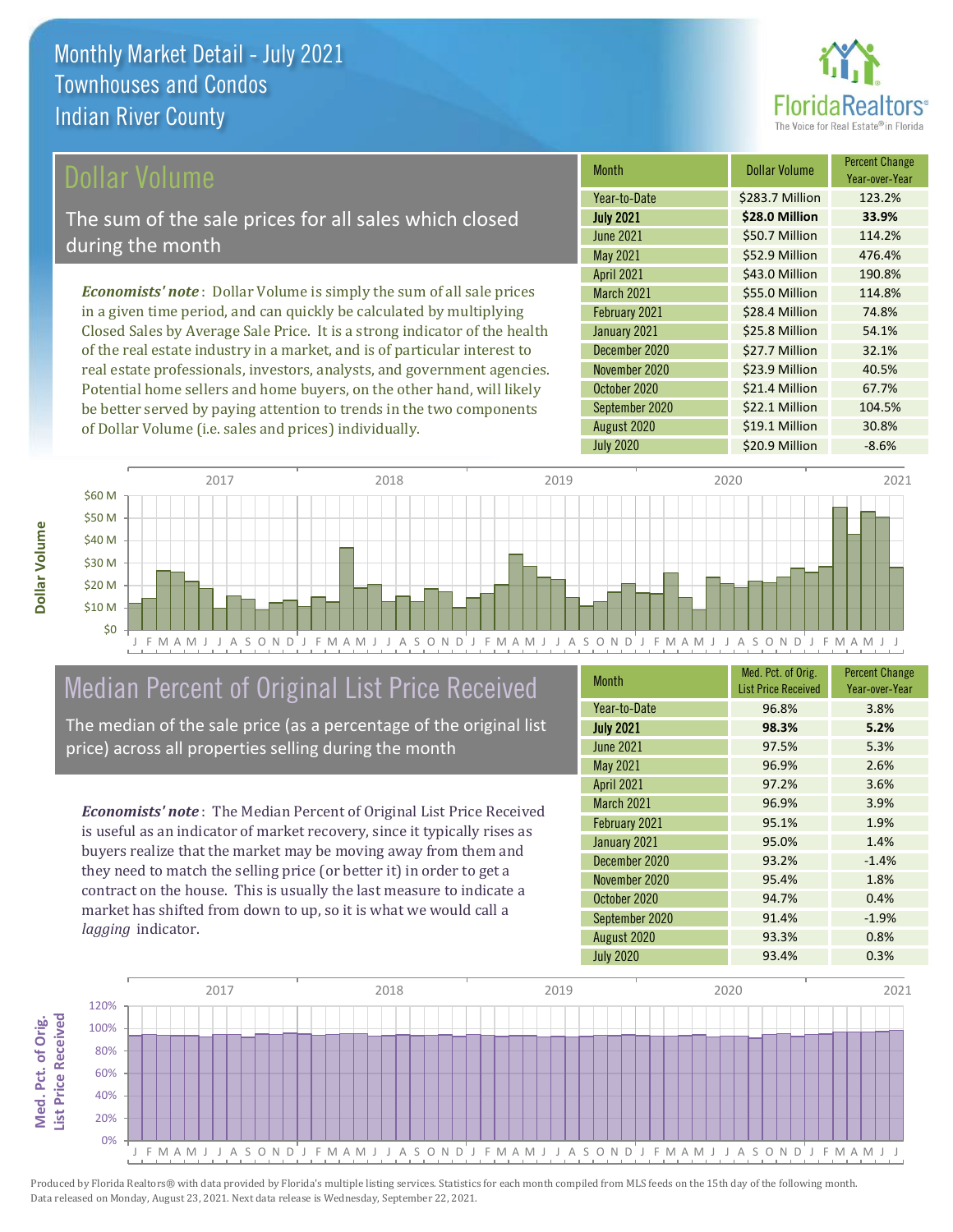

## Median Time to Contract

The median number of days between the listing date and contract date for all Closed Sales during the month

*Economists' note* : Like Time to Sale, Time to Contract is a measure of the length of the home selling process calculated for sales which closed during the month. The difference is that Time to Contract measures the number of days between the initial listing of a property and the signing of the contract which eventually led to the closing of the sale. When the gap between Median Time to Contract and Median Time to Sale grows, it is usually a sign of longer closing times and/or declining numbers of cash sales.

| <b>Month</b>      | <b>Median Time to</b><br>Contract | <b>Percent Change</b><br>Year-over-Year |
|-------------------|-----------------------------------|-----------------------------------------|
| Year-to-Date      | 33 Days                           | $-58.2%$                                |
| <b>July 2021</b>  | 21 Days                           | $-79.4%$                                |
| <b>June 2021</b>  | 25 Days                           | $-74.5%$                                |
| May 2021          | 25 Days                           | $-44.4%$                                |
| <b>April 2021</b> | 29 Days                           | $-12.1%$                                |
| March 2021        | 33 Days                           | $-44.1%$                                |
| February 2021     | 57 Days                           | $-31.3%$                                |
| January 2021      | 41 Days                           | $-45.3%$                                |
| December 2020     | 97 Days                           | 136.6%                                  |
| November 2020     | 92 Days                           | 43.8%                                   |
| October 2020      | 81 Days                           | 55.8%                                   |
| September 2020    | 72 Days                           | $-32.1%$                                |
| August 2020       | 82 Days                           | 43.9%                                   |
| <b>July 2020</b>  | 102 Days                          | 21.4%                                   |



### Median Time to Sale

**Median Time to Contract**

**Median Time to** 

The median number of days between the listing date and closing date for all Closed Sales during the month

*Economists' note* : Time to Sale is a measure of the length of the home selling process, calculated as the number of days between the initial listing of a property and the closing of the sale. *Median* Time to Sale is the amount of time the "middle" property selling this month was on the market. That is, 50% of homes selling this month took *less* time to sell, and 50% of homes took *more* time to sell. Median Time to Sale gives a more accurate picture than Average Time to Sale, which can be skewed upward by small numbers of properties taking an abnormally long time to sell.

| <b>Month</b>      | <b>Median Time to Sale</b> | <b>Percent Change</b><br>Year-over-Year |
|-------------------|----------------------------|-----------------------------------------|
| Year-to-Date      | 73 Days                    | $-34.2%$                                |
| <b>July 2021</b>  | 58 Days                    | $-62.1%$                                |
| <b>June 2021</b>  | 60 Days                    | $-55.2%$                                |
| <b>May 2021</b>   | 70 Days                    | $-13.6%$                                |
| <b>April 2021</b> | 74 Days                    | $-15.9%$                                |
| <b>March 2021</b> | 73 Days                    | $-31.8%$                                |
| February 2021     | 93 Days                    | $-15.5%$                                |
| January 2021      | 76 Days                    | $-28.3%$                                |
| December 2020     | 141 Days                   | 85.5%                                   |
| November 2020     | 130 Days                   | 31.3%                                   |
| October 2020      | 111 Days                   | 14.4%                                   |
| September 2020    | 104 Days                   | $-35.4%$                                |
| August 2020       | 124 Days                   | 44.2%                                   |
| <b>July 2020</b>  | 153 Days                   | 19.5%                                   |

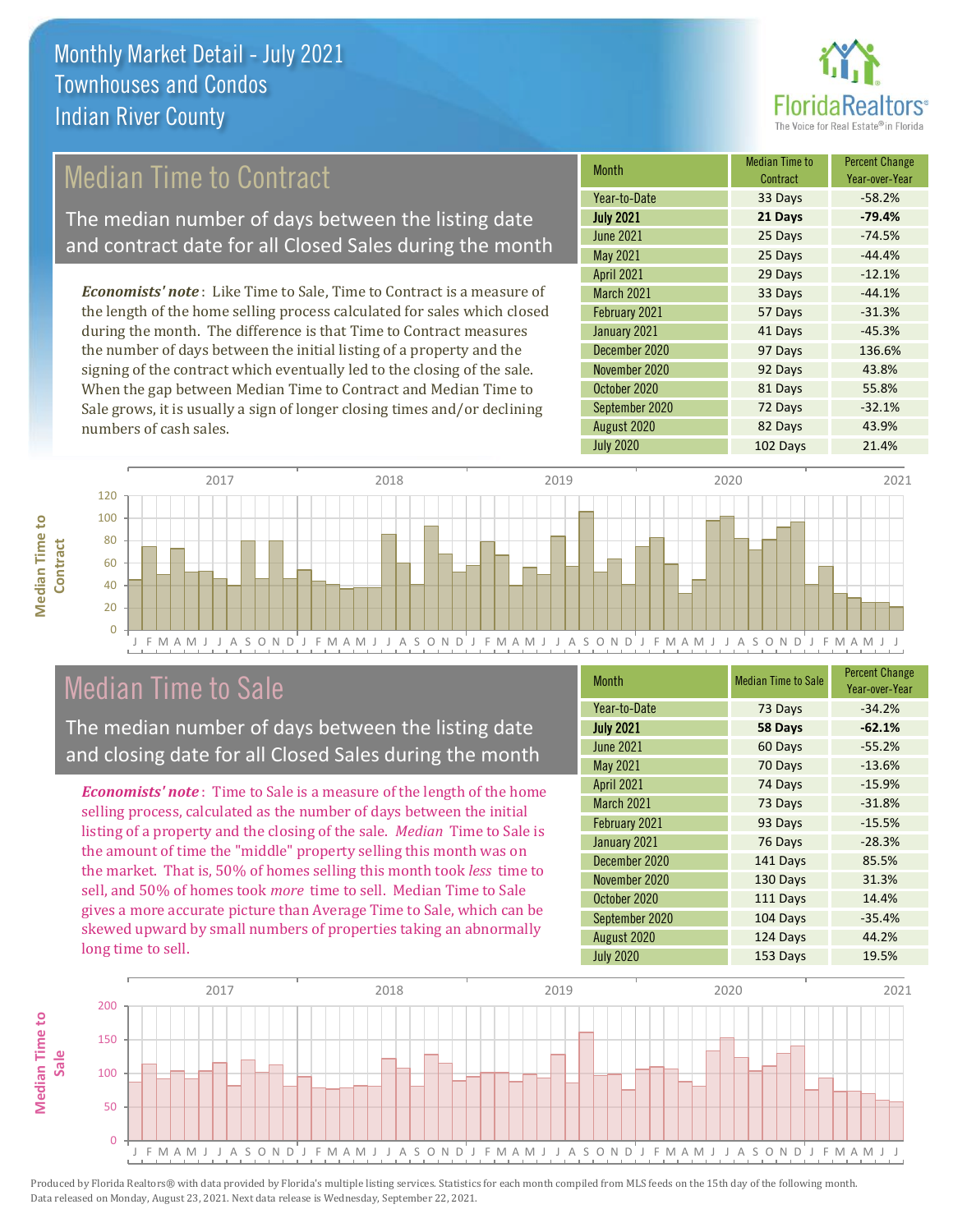distressed properties for sale.



| New Pending Sales                                                              | <b>Month</b>      | <b>New Pending Sales</b> | <b>Percent Change</b><br>Year-over-Year |
|--------------------------------------------------------------------------------|-------------------|--------------------------|-----------------------------------------|
|                                                                                | Year-to-Date      | 880                      | 54.4%                                   |
| The number of listed properties that went under                                | <b>July 2021</b>  | 70                       | $-13.6%$                                |
| contract during the month                                                      | <b>June 2021</b>  | 86                       | $-7.5%$                                 |
|                                                                                | May 2021          | 125                      | 31.6%                                   |
|                                                                                | <b>April 2021</b> | 122                      | 165.2%                                  |
| <b>Economists' note</b> : Because of the typical length of time it takes for a | <b>March 2021</b> | 165                      | 135.7%                                  |
| sale to close, economists consider Pending Sales to be a decent                | February 2021     | 153                      | 64.5%                                   |
| indicator of potential future Closed Sales. It is important to bear in         | January 2021      | 159                      | 72.8%                                   |
| mind, however, that not all Pending Sales will be closed successfully.         | December 2020     | 103                      | 80.7%                                   |
| So, the effectiveness of Pending Sales as a future indicator of Closed         | November 2020     | 95                       | 72.7%                                   |
| Sales is susceptible to changes in market conditions such as the               | October 2020      | 104                      | 42.5%                                   |

J F M A M J J A S O N D J F M A M J J A S O N D J F M A M J J A S O N D J F M A M J J A S O N D J F M A M J J 0 50 100 150 200 2017 2018 2019 2020 2021

# New Listings

The number of properties put onto the market during the month

availability of financing for homebuyers and the inventory of

*Economists' note* : New Listings tend to rise in delayed response to increasing prices, so they are often seen as a lagging indicator of market health. As prices rise, potential sellers raise their estimations of value—and in the most recent cycle, rising prices have freed up many potential sellers who were previously underwater on their mortgages. Note that in our calculations, we take care to not include properties that were recently taken off the market and quickly relisted, since these are not really *new* listings.

| <b>Month</b>      | <b>New Listings</b> | <b>Percent Change</b><br>Year-over-Year |
|-------------------|---------------------|-----------------------------------------|
| Year-to-Date      | 754                 | $-3.9%$                                 |
| <b>July 2021</b>  | 66                  | $-27.5%$                                |
| <b>June 2021</b>  | 92                  | $-7.1%$                                 |
| May 2021          | 79                  | $-49.7%$                                |
| <b>April 2021</b> | 124                 | 37.8%                                   |
| <b>March 2021</b> | 125                 | 11.6%                                   |
| February 2021     | 121                 | 26.0%                                   |
| January 2021      | 147                 | 5.0%                                    |
| December 2020     | 82                  | 1.2%                                    |
| November 2020     | 98                  | $-20.3%$                                |
| October 2020      | 94                  | $-28.8%$                                |
| September 2020    | 85                  | 30.8%                                   |
| August 2020       | 69                  | $-18.8%$                                |
| <b>July 2020</b>  | 91                  | 8.3%                                    |

July 2020 81 20.9%

September 2020 96 74.5% August 2020 87 38.1%



Produced by Florida Realtors® with data provided by Florida's multiple listing services. Statistics for each month compiled from MLS feeds on the 15th day of the following month. Data released on Monday, August 23, 2021. Next data release is Wednesday, September 22, 2021.

**New Listings**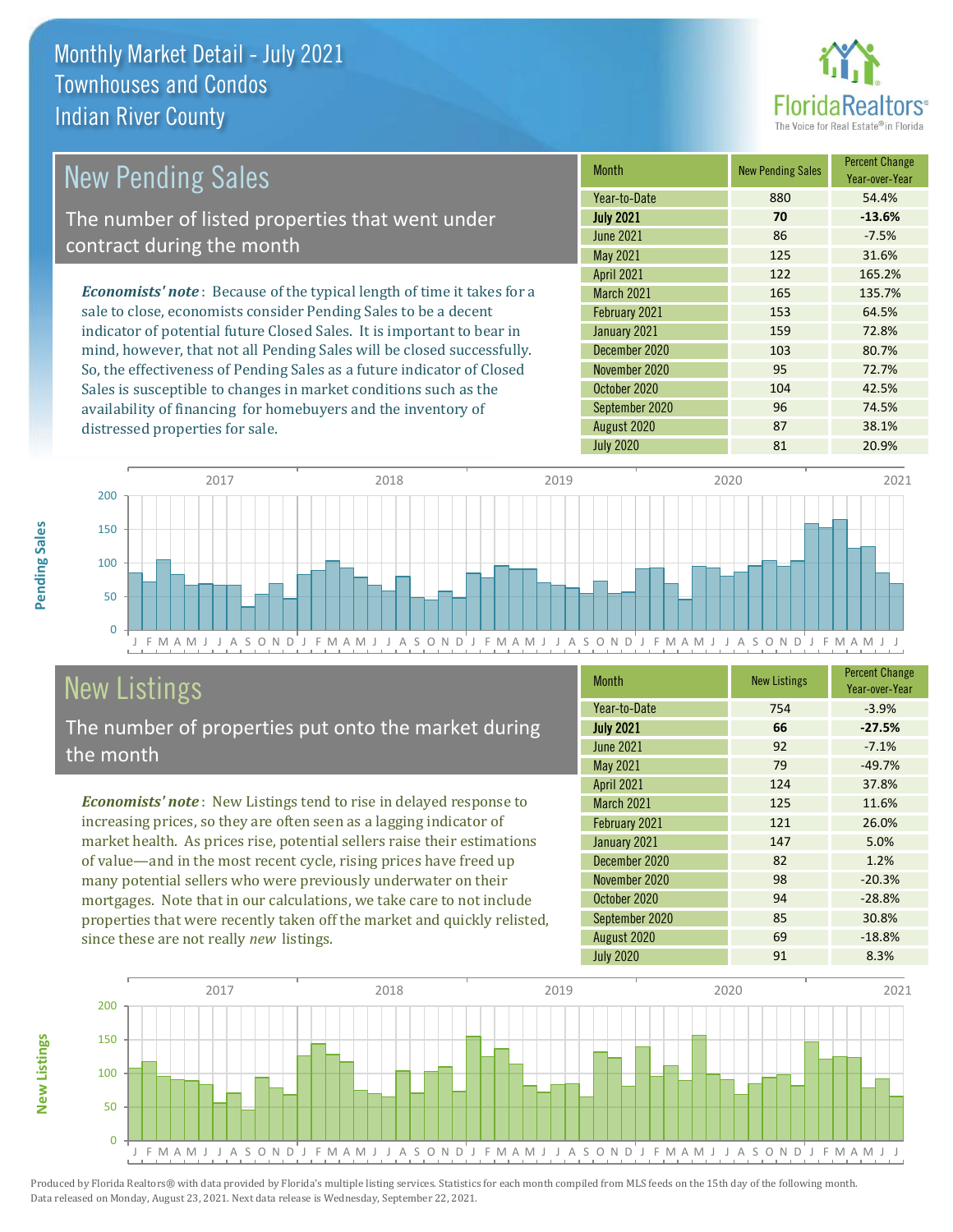

# Inventory (Active Listings)

The number of property listings active at the end of the month

*Economists' note* : There are a number of ways to define and calculate Inventory. Our method is to simply count the number of active listings on the last day of the month, and hold this number to compare with the same month the following year. Inventory rises when New Listings are outpacing the number of listings that go off-market (regardless of whether they actually sell). Likewise, it falls when New Listings aren't keeping up with the rate at which homes are going off-market.

| <b>Month</b>             | Inventory | <b>Percent Change</b><br>Year-over-Year |
|--------------------------|-----------|-----------------------------------------|
| <b>YTD (Monthly Avg)</b> | 202       | $-62.2%$                                |
| <b>July 2021</b>         | 125       | $-74.4%$                                |
| <b>June 2021</b>         | 136       | $-73.2%$                                |
| May 2021                 | 144       | $-74.5%$                                |
| <b>April 2021</b>        | 190       | $-66.0%$                                |
| <b>March 2021</b>        | 216       | $-60.3%$                                |
| February 2021            | 278       | $-47.2%$                                |
| January 2021             | 322       | $-40.3%$                                |
| December 2020            | 353       | $-34.5%$                                |
| November 2020            | 387       | $-24.3%$                                |
| October 2020             | 389       | $-14.7%$                                |
| September 2020           | 403       | $-3.6%$                                 |
| August 2020              | 424       | $-1.4%$                                 |
| <b>July 2020</b>         | 488       | 10.2%                                   |



# Months Supply of Inventory

An estimate of the number of months it will take to deplete the current Inventory given recent sales rates

*Economists' note* : MSI is a useful indicator of market conditions. The benchmark for a balanced market (favoring neither buyer nor seller) is 5.5 months of inventory. Anything higher is traditionally a buyers' market, and anything lower is a sellers' market. There is no single accepted way of calculating MSI. A common method is to divide current Inventory by the most recent month's Closed Sales count, but this count is a usually poor predictor of future Closed Sales due to seasonal cycles. To eliminate seasonal effects, we use the 12-month average of monthly Closed Sales instead.

| <b>Month</b>             | <b>Months Supply</b> | <b>Percent Change</b><br>Year-over-Year |
|--------------------------|----------------------|-----------------------------------------|
| <b>YTD (Monthly Avg)</b> | 2.2                  | $-71.8%$                                |
| <b>July 2021</b>         | 1.2                  | $-83.8%$                                |
| <b>June 2021</b>         | 1.3                  | $-83.1%$                                |
| May 2021                 | 1.4                  | $-83.9%$                                |
| <b>April 2021</b>        | 2.0                  | $-75.3%$                                |
| <b>March 2021</b>        | 2.4                  | $-68.0%$                                |
| February 2021            | 3.3                  | $-56.0%$                                |
| January 2021             | 4.0                  | $-47.4%$                                |
| December 2020            | 4.5                  | $-41.6%$                                |
| November 2020            | 5.2                  | $-30.7%$                                |
| October 2020             | 5.3                  | $-20.9%$                                |
| September 2020           | 5.8                  | $-4.9%$                                 |
| August 2020              | 6.4                  | 3.2%                                    |
| <b>July 2020</b>         | 7.4                  | 15.6%                                   |

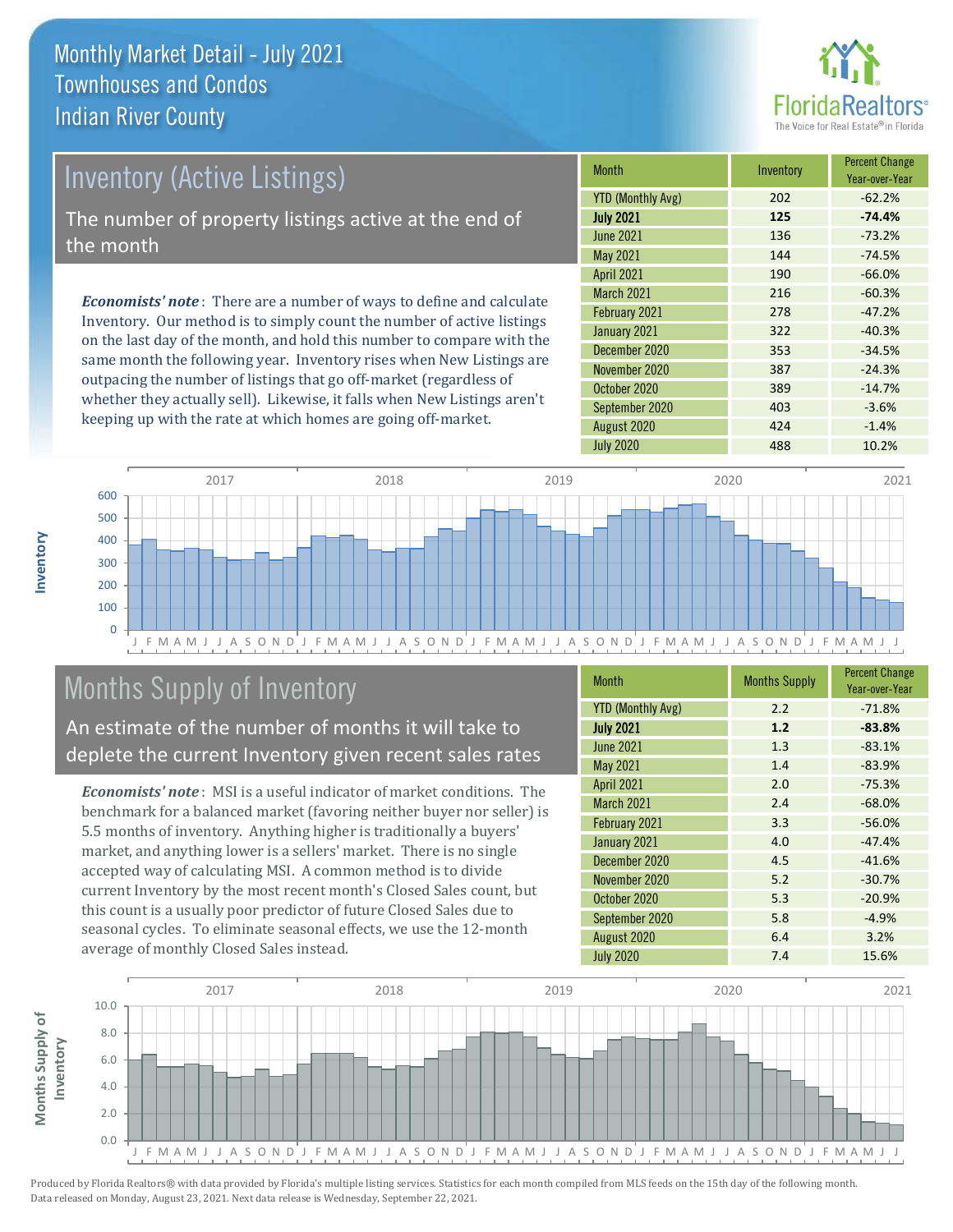

# Closed Sales by Sale Price

The number of sales transactions which closed during the month

*Economists' note:* Closed Sales are one of the simplest—yet most important—indicators for the residential real estate market. When comparing Closed Sales across markets of different sizes, we recommend comparing the percent changes in sales rather than the number of sales. Closed Sales (and many other market metrics) are affected by seasonal cycles, so actual trends are more accurately represented by year-over-year changes (i.e. comparing a month's sales to the amount of sales in the same month in the previous year), rather than changes from one month to the next.

| <b>Sale Price</b>     | <b>Closed Sales</b> | <b>Percent Change</b><br>Year-over-Year |
|-----------------------|---------------------|-----------------------------------------|
| Less than \$50,000    | 0                   | N/A                                     |
| $$50,000 - $99,999$   | 12                  | $-14.3%$                                |
| $$100,000 - $149,999$ | 18                  | 20.0%                                   |
| $$150,000 - $199,999$ | 15                  | 66.7%                                   |
| \$200,000 - \$249,999 | $\overline{7}$      | $-30.0%$                                |
| \$250,000 - \$299,999 | 7                   | 40.0%                                   |
| \$300,000 - \$399,999 | 7                   | $-12.5%$                                |
| \$400,000 - \$599,999 | 8                   | $-11.1%$                                |
| \$600,000 - \$999,999 | 10                  | 100.0%                                  |
| \$1,000,000 or more   | 3                   | 200.0%                                  |



### Median Time to Contract by Sale Price The median number of days between the listing date and contract date for all Closed Sales during the month

*Economists' note* : Like Time to Sale, Time to Contract is a measure of the length of the home selling process calculated for sales which closed during the month. The difference is that Time to Contract measures the number of days between the initial listing of a property and the signing of the contract which eventually led to the closing of the sale. When the gap between Median Time to Contract and Median Time to Sale grows, it is usually a sign of longer closing times and/or declining numbers of cash sales.

| <b>Sale Price</b>     | Median Time to<br>Contract | <b>Percent Change</b><br>Year-over-Year |
|-----------------------|----------------------------|-----------------------------------------|
| Less than \$50,000    | (No Sales)                 | N/A                                     |
| $$50,000 - $99,999$   | 14 Days                    | $-77.8%$                                |
| $$100,000 - $149,999$ | 23 Days                    | $-67.6%$                                |
| $$150,000 - $199,999$ | 11 Days                    | $-80.4%$                                |
| \$200,000 - \$249,999 | 32 Days                    | $-11.1%$                                |
| \$250,000 - \$299,999 | 33 Days                    | $-63.7%$                                |
| \$300,000 - \$399,999 | 33 Days                    | $-84.9%$                                |
| \$400,000 - \$599,999 | 36 Days                    | $-73.3%$                                |
| \$600,000 - \$999,999 | 21 Days                    | $-82.6%$                                |
| \$1,000,000 or more   | 31 Days                    | $-93.5%$                                |

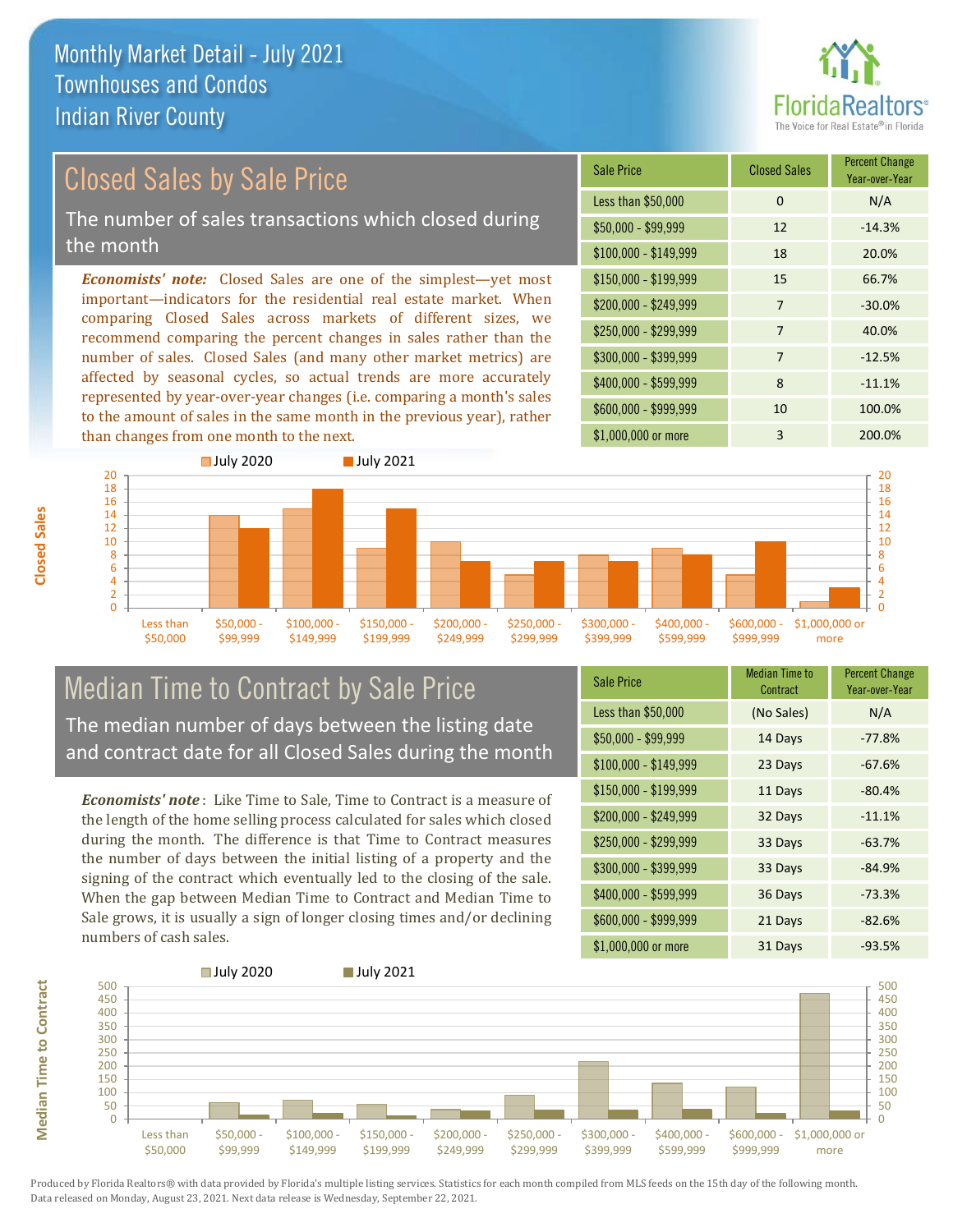

# New Listings by Initial Listing Price

The number of properties put onto the market during the month

*Economists' note:* New Listings tend to rise in delayed response to increasing prices, so they are often seen as a lagging indicator of market health. As prices rise, potential sellers raise their estimations of value—and in the most recent cycle, rising prices have freed up many potential sellers who were previously underwater on their mortgages. Note that in our calculations, we take care to not include properties that were recently taken off the market and quickly relisted, since these are not really *new* listings.





### Inventory by Current Listing Price The number of property listings active at the end of the month

*Economists' note* : There are a number of ways to define and calculate Inventory. Our method is to simply count the number of active listings on the last day of the month, and hold this number to compare with the same month the following year. Inventory rises when New Listings are outpacing the number of listings that go off-market (regardless of whether they actually sell). Likewise, it falls when New Listings aren't keeping up with the rate at which homes are going off-market.

| <b>Current Listing Price</b> | Inventory      | <b>Percent Change</b><br>Year-over-Year |
|------------------------------|----------------|-----------------------------------------|
| Less than \$50,000           | $\Omega$       | N/A                                     |
| $$50,000 - $99,999$          | 6              | $-89.7%$                                |
| $$100,000 - $149,999$        | 15             | $-84.7%$                                |
| $$150,000 - $199,999$        | 19             | $-62.0%$                                |
| \$200,000 - \$249,999        | $\overline{4}$ | $-86.7%$                                |
| \$250,000 - \$299,999        | 6              | $-86.0%$                                |
| \$300,000 - \$399,999        | 7              | $-88.1%$                                |
| \$400,000 - \$599,999        | 10             | $-80.4%$                                |
| \$600,000 - \$999,999        | 12             | $-73.9%$                                |
| \$1,000,000 or more          | 46             | $-13.2%$                                |



Produced by Florida Realtors® with data provided by Florida's multiple listing services. Statistics for each month compiled from MLS feeds on the 15th day of the following month. Data released on Monday, August 23, 2021. Next data release is Wednesday, September 22, 2021.

**Inventory**